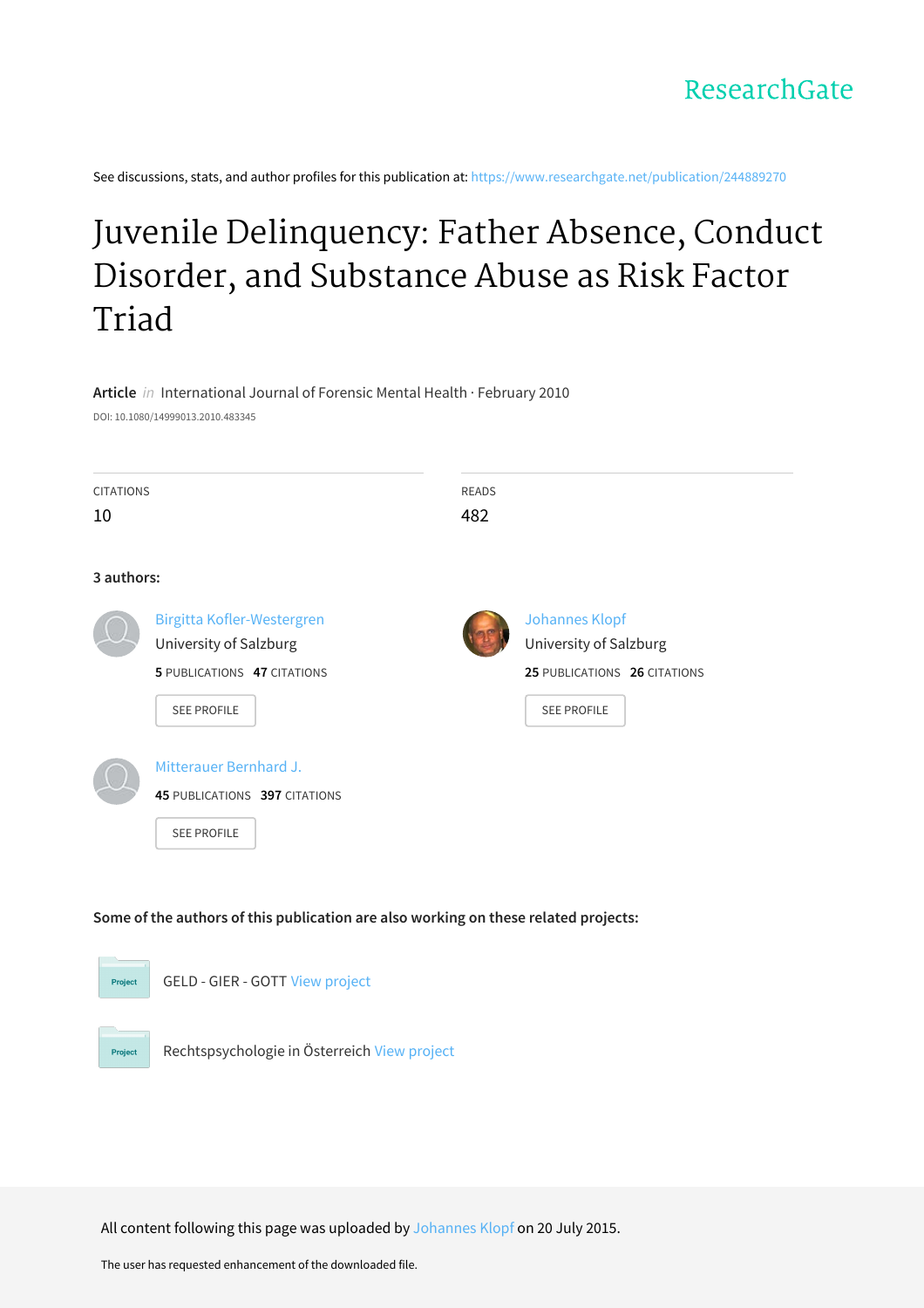This article was downloaded by: [Kofler-Westergren, Birgitta] On: 17 May 2010 Access details: Access Details: [subscription number 922223336] Publisher Routledge Informa Ltd Registered in England and Wales Registered Number: 1072954 Registered office: Mortimer House, 37- 41 Mortimer Street, London W1T 3JH, UK



# International Journal of Forensic Mental Health

Publication details, including instructions for authors and subscription information: <http://www.informaworld.com/smpp/title~content=t906637422>

# Juvenile Delinquency: Father Absence, Conduct Disorder, and Substance Abuse as Risk Factor Triad

Birgitta Kofler-Westergren <sup>a</sup>; Johannes Klopf <sup>a</sup>;Bernhard Mitterauer <sup>a</sup> a Department of Forensic Neuropsychiatry, University of Salzburg, Salzburg, Austria

Online publication date: 13 May 2010

To cite this Article Kofler-Westergren, Birgitta , Klopf, Johannes andMitterauer, Bernhard(2010) 'Juvenile Delinquency: Father Absence, Conduct Disorder, and Substance Abuse as Risk Factor Triad', International Journal of Forensic Mental Health, 9: 1, 33 — 43

To link to this Article: DOI: 10.1080/14999013.2010.483345 URL: <http://dx.doi.org/10.1080/14999013.2010.483345>

# PLEASE SCROLL DOWN FOR ARTICLE

Full terms and conditions of use:<http://www.informaworld.com/terms-and-conditions-of-access.pdf>

This article may be used for research, teaching and private study purposes. Any substantial or systematic reproduction, re-distribution, re-selling, loan or sub-licensing, systematic supply or distribution in any form to anyone is expressly forbidden.

The publisher does not give any warranty express or implied or make any representation that the contents will be complete or accurate or up to date. The accuracy of any instructions, formulae and drug doses should be independently verified with primary sources. The publisher shall not be liable for any loss, actions, claims, proceedings, demand or costs or damages whatsoever or howsoever caused arising directly or indirectly in connection with or arising out of the use of this material.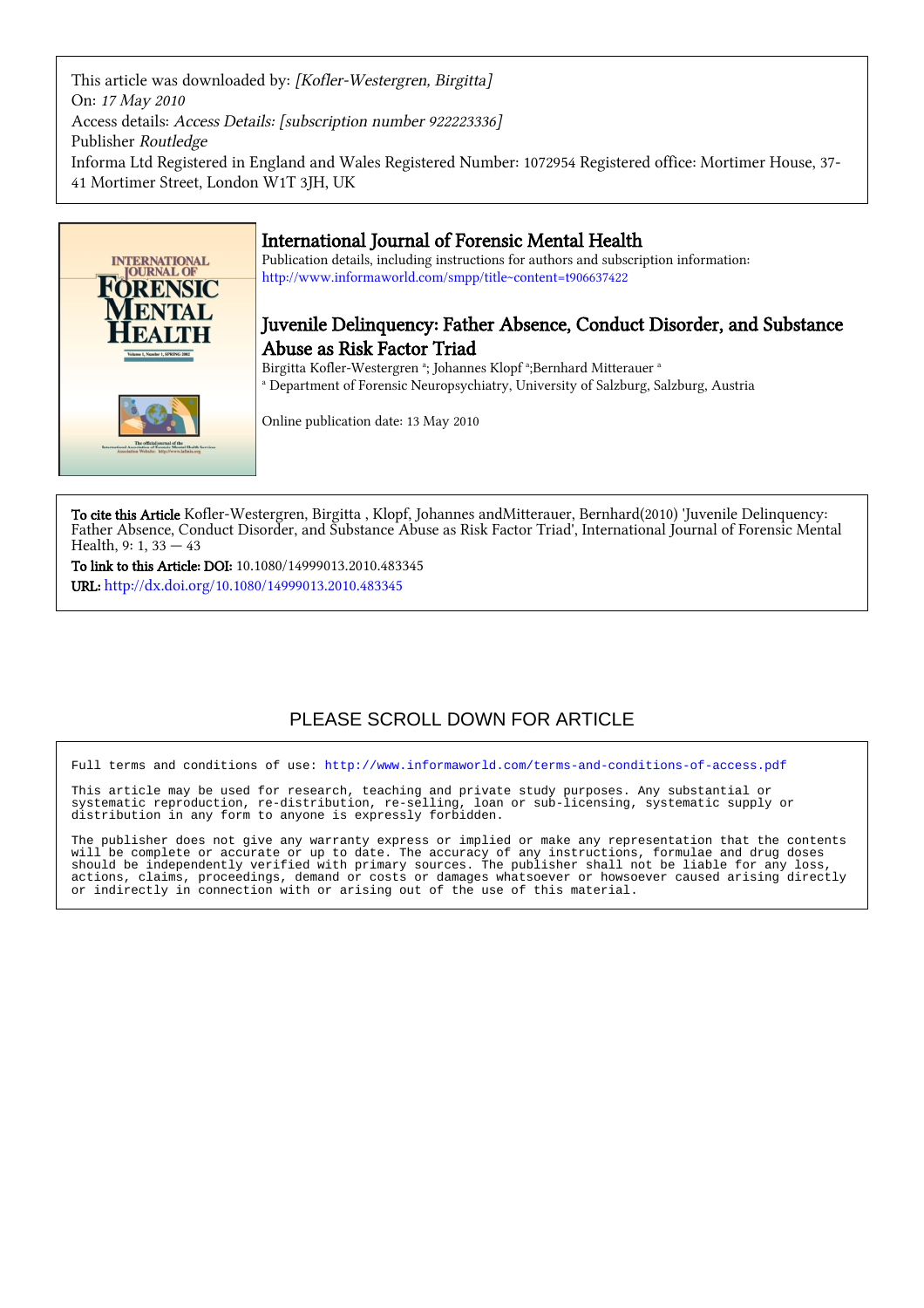

# Juvenile Delinquency: Father Absence, Conduct Disorder, and Substance Abuse as Risk Factor Triad

Birgitta Kofler-Westergren, Johannes Klopf, and Bernhard Mitterauer

*Department of Forensic Neuropsychiatry, University of Salzburg, Salzburg, Austria*

This study investigated risk factors for juvenile delinquency within family structure, personality, and diagnostic variables in 75 juvenile delinquents referred for forensic assessment. A considerable amount of detrimental family characteristics were demonstrated: 66% of all juveniles had experienced father deprivation, 20% had never been living with the father, and 25% had an alcoholic father. The most negative effects were registered in 32 juvenile delinquents growing up without a father and also reporting a negative relationship to their mother. Here, conduct disorder, alcohol abuse as comorbidity, and paternal alcoholism were diagnosed more often as compared to juveniles experiencing father deprivation but who reported a positive relationship with their mothers. In a comparison between violent and nonviolent offender subgroups, a significantly higher frequency of substance abuse was obtained in the violent offenders. Moreover, trends towards more father deprivation and conduct disorder were registered in the violent offenders. Finally, results from multivariate analyses of all variable sets pointed to a triad of risk factors involved in juvenile violent offending: a diagnosis of conduct disorder, family psychopathology, especially father deprivation, and substance abuse. The role of protective influences and implications for intervention programs and prognosis are discussed.

*Keywords:* juvenile delinquincy, risk factors, father abuse, substance abuse, conduct disorder

#### INTRODUCTION

Juvenile delinquency is one of the most serious problems of modern society with multiple negative effects on health, educational, financial, vocational, and judicial systems. Over the past decade, trends have shown drastic increases in several countries. In the United States, juvenile crime rates for the ages 15 to 17 went up as much as 42% from 1989 to 1994 (Tarolla, Wagner, Rabinowitz, & Tubman, 2002). Similarly, an analysis of juvenile crime trends in West European countries during the post-war period (1950–1995) reports an overall rise; especially in violent crimes (Estrada, 1999). In Austria, most recent official crime statistics for the year 2008 show a dramatic increase of 8.6% in juvenile offending, despite an overall decrease in global crime rates. Even more disquieting is the increase of 25.8% in the younger age group of 10 to 14 years, especially considering results of numerous surveys showing that conduct disorder in childhood predicts adult antisocial personality disorder (Cambridge Study in Delinquent Development; Farrington, 2005).

As Cierpka, Lück, Strüber, and Roth (2007) point out in their analysis on the ontogenesis of aggressive behavior, there is a multitude of predisposing, mediating, and triggering intra- and extra-individual factors to be considered. Several recent reviews (Krampen, 2001; Seiffge-Krenke, Roth, & von Irmer, 2006) on the development of aggressive and delinquent behavior stress the importance of family risk factors, such as divorce, separation, changing family structure with an increasing tendency towards patchwork families, as well as generally unstable and dysfunctional family situations. Since the latter decades of the 20th century, single parenting is increasingly common in developed countries. Cabrera, Tamis-LeMonda, Bradley, Hofferth, and Lamb (2000) estimate the proportion of children living with only one parent (mostly the mother) at some time during childhood to increase beyond 50%. Several studies have investigated the consequences in several areas of child development. Barnow, Lucht, and Freyberger (2001) found that aggressive adolescents differed from a nonaggressive control group by an increased exposure to broken homes. According to results

Address correspondence to Birgitta Kofler-Westergren, Department of Forensic Neuropsychiatry, University of Salzburg, Ignaz-Harrer Strasse 79, A-5020 Salzburg, Austria. E-mail: birgitta.kofler-westergren@sbg.ac.at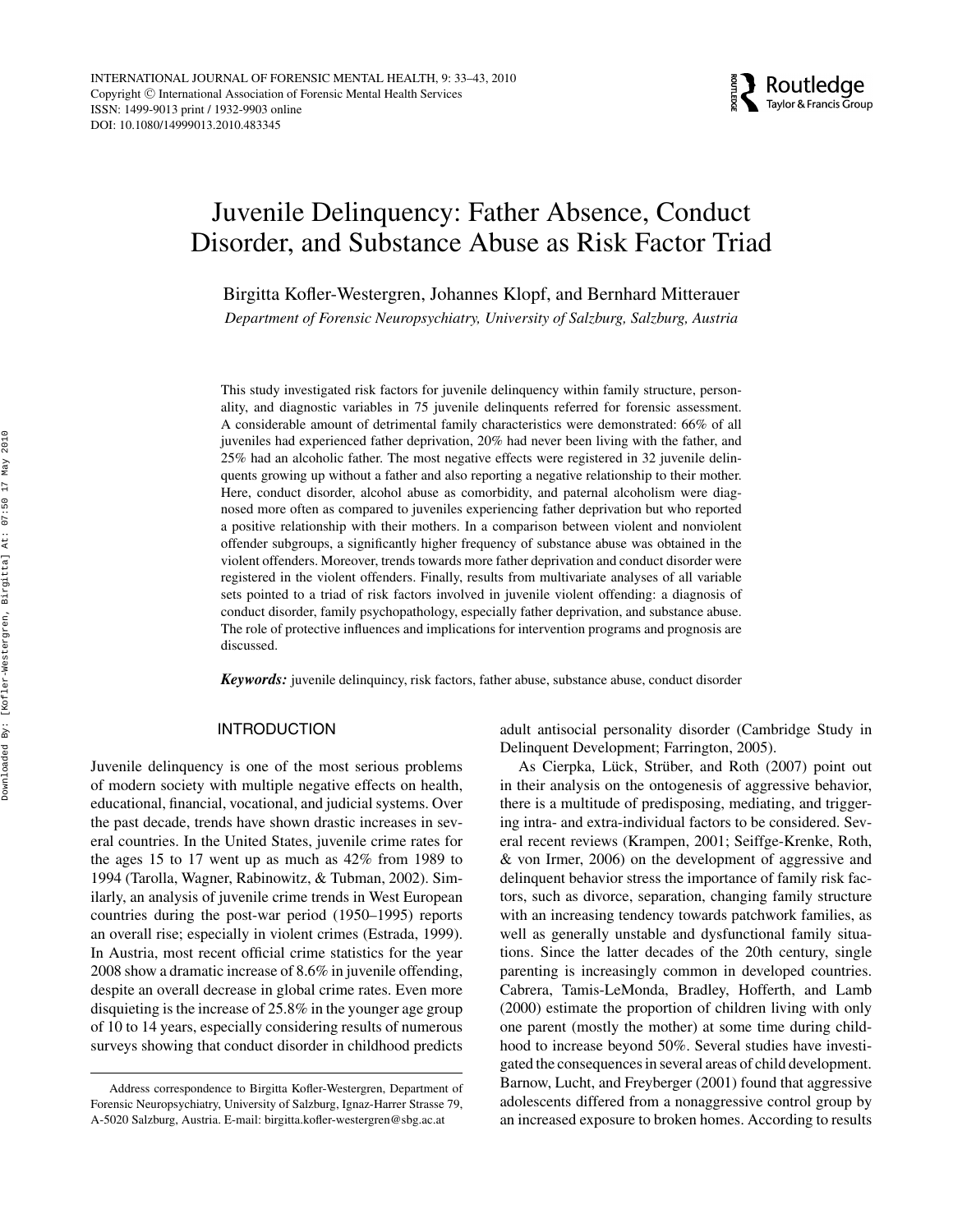from a population-based study in Sweden (Ringbäck Weitoft, Hjern, Haglund, & Rosén, 2003), children growing up with a single parent show increased risks of psychiatric disease, suicide or suicide attempts, injury, and addiction as well as intentional violence. The Pittsburg Youth Study (Loeber, Farrington, Stouthamer-Loeber, & van Kammen, 1998) reported more marital conflict among parents of conduct disordered boys. Similarly, the Christchurch Study in New Zealand (Farrington, 2005) showed parental separation and singleparent families to be significant predictors of conduct disorder. The Dunedin Study in New Zealand (Arsenault, Moffitt, Caspi, Taylor, & Silva, 2000) reports that 28% of violent offenders were from single-parent families compared to 17% of nonviolent offenders and 9% of unconvicted boys. According to the longitudinal Newcastle 1000-Family Study, marital disruption (divorce or separation) in a boy's first 5 years predicted his later convictions up to age 32 (Farrington, 2005). A meta-analysis by Stevenson and Black (1988) showed that father absence was accompanied by aggressiveness in older boys. They conclude that disruptions in the father-son relationship may be particularly serious for adolescents, who may express their masculinity by externalizing behavior.

Until recently, research on child and juvenile psychopathology has shown a deficit with respect to the role of fathers (Laucht, 2003). As Phares points out (1992), there has been a tendency to "blame the mothers" for the problems of their children. In general, fatherhood in the 21st century can be characterized by two contrasting trends (Cabrera et al., 2000): increased absence of the father on the one hand, but at the same time increased involvement of the present father. Fthenakis (1985, 1992) devoted much of his research to the consequences of changing family structure. Wallerstein (1989) has emphasized the most drastic consequences of father deprivation, based on criminal statistics from the U.S.: "more than 1/3 of children from divorced families suffer from severe psychological disorder. Almost 2/3 of all rapists, 3/4 of juveniles convicted of homicide and a similar high proportion of juvenile prisoners grew up without a father." Petri (1999) calls the European post-war children "the fatherless generation" which in turn—not by a military but a marital struggle—produces the next fatherless generation. Yet, compared to past generations, fathers (when present) nowadays are spending more time with their children than in many past decades (Pruett, 2008). A review by Pleck (1997) over the past 20 years yielded an increase in proportional engagement (about 30%) as well as availability and accessibility (50%) of fathers as compared to the past generation.

In their review, Phares and Compas (1992) conclude that numerous behavior characteristics, personality traits, and psychological disorders of the father constitute risk factors for psychological deficits in their children. Correlations have been found especially to externalizing disorders such as hyperactivity, aggressive, and delinquent behavior. For instance, sons of alcoholic fathers show increased risk for developing alcohol problems as well as conduct disorder (Petermann, 1995). In the prospective-longitudinal Mannheim Study of Risk Children (Furtado, Laucht, & Schmidt, 2002), 219 children were analyzed from birth up to the age of 11 years. A significantly higher rate of expansive symptoms and disorders was found in children of alcoholic fathers. Wallander (1988) found that paternal alcohol abuse was associated with the number of arrests at the age of 18. Summing up the evidence, Phares and Compas (1992) conclude that "evidence indicates that the presence of paternal psychopathology is a sufficient but not necessary condition for child or adolescent psychopathology." There is also a need for an analysis of protective factors. For instance, what maternal factors may protect adolescents from detrimental effects due to paternal absence or psychopathology? Furthermore, as Rothbaum and Weisz stress in their meta-analysis of 47 studies (1994) on the association between parenting and child externalizing behavior, there is a strong need for separate analyses of delinquent samples and general population samples. Seiffge-Krenke et al. (2006) compared 241 male adult prisoners with long and short prison sentences in personality structure, family stress factors, and coping style. The single factor with the highest predictive power concerning the length of prison sentence was the family factor "growing up without parents." In addition, one-third of all prisoners had fathers with alcohol problems.

Personality traits such as sociability, impulsiveness, and inhibition have also been linked to delinquency (Dunedin Study in New Zealand; Caspi, 2000). Lynam and Moffitt (1995) showed that impulsiveness and low IQ were independent risk factors for delinquency. Also, hyperactivity and poor concentration predict violent offending (Pittsburgh Youth Study; White, Moffitt, Caspi, Bartusch, Needles, & Stouthamer-Loeber, 1994). In a longitudinal study, Raine, Brennan, Farrington, and Mednich (1997) found that disinhibition and reduced anxiety levels were associated with later aggressive behavior. With respect to diagnosis, research findings demonstrate that the majority of juvenile offenders (between 75 and 100%) show conduct disorder and/or antisocial personality disorder (Tarolla et al., 2002). Violent behavior is associated with destructive aggression and with regard to children and juveniles it is usually classified as social conduct disorder, in line with diagnostic manuals (DSM-IV, ICD-10). For adult criminals, however, the respective diagnosis would be antisocial personality disorder. Although according to classification criteria the diagnosis antisocial personality disorder should not be assigned before the age of 18, studies have reported overlapping characteristics between adolescent conduct disorder and adult antisocial personality disorder (Loeber, Burke, Lahey, Winters, & Zera, 2000; Vloet, Herpertz, & Herpertz-Dahlmann, 2006). According to Herpertz and Saß (2000), it is estimated that at least 10% of juveniles with conduct disorder develop an antisocial personality disorder. Therefore, it is essential to identify risk factors associated with the development of juvenile delinquency, also when considering recidivism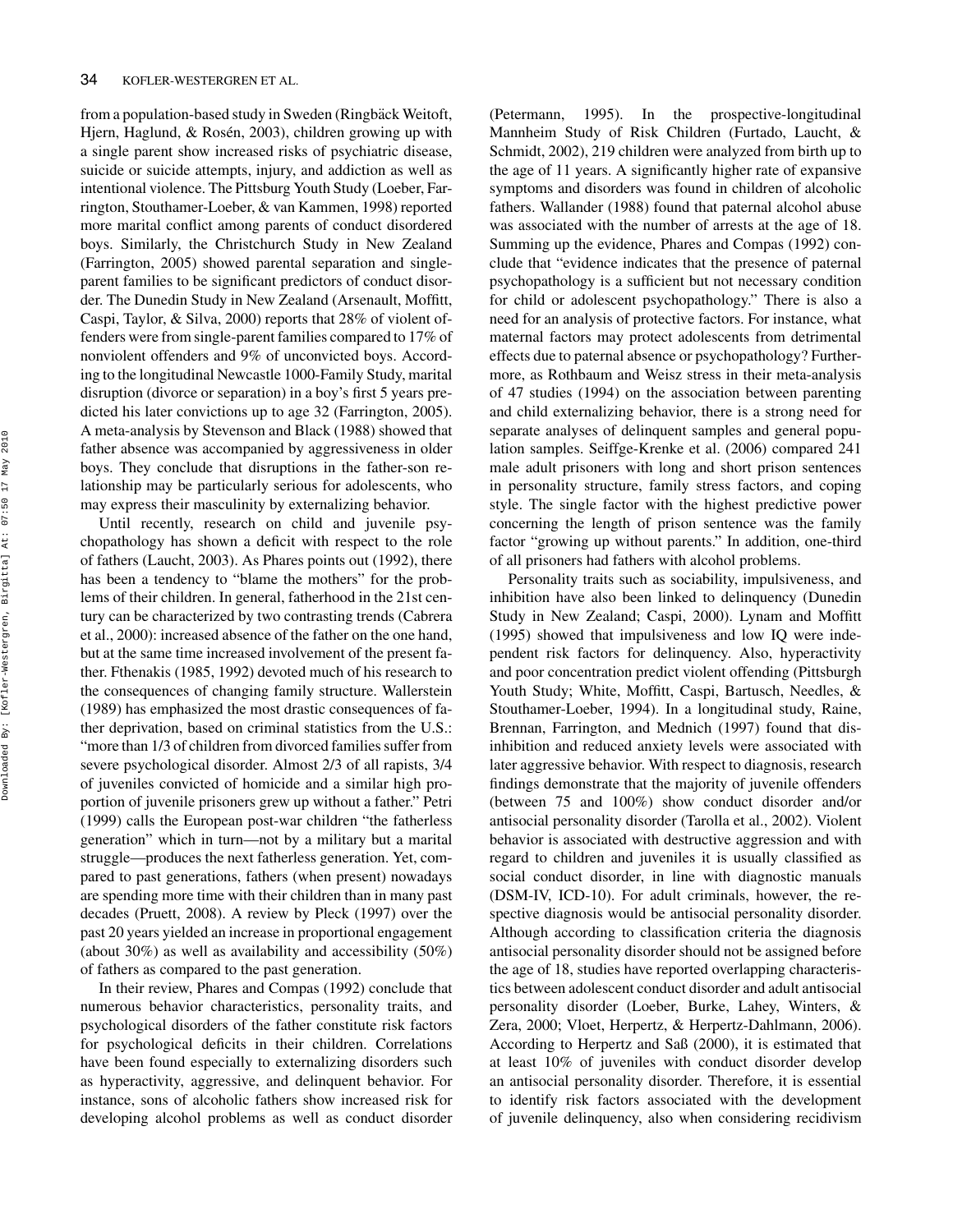potential (Marczyk, Heilbrun, Lander, & DeMatteo, 2003). Considering the above-mentioned trend towards more violent crimes among children and juveniles, it is also of great theoretical and practical importance to differentiate between violent and nonviolent forms of delinquency (Arseneault et al., 2000; Moffitt, Caspi, Harrington, & Milne, 2002; Cierpka et al., 2007).

Highly significant findings are also demonstrated for the role of alcohol and other drugs with respect to delinquency (Krahe & Greve, 2002; O'Neill, Lidz, & Heilbrun, 2003). According to Tarolla et al. (2002), estimates of substance abuse among juvenile delinquents range between 27% and 63%. In the Dunedin Study (Arseneault et al., 2000), subjects with drug abuse (alcohol and marihuana) were significantly more likely to commit violent crimes. Furthermore, 50% of all subjects meeting the criteria for a mental disorder had at least one other disorder. The authors conclude that their findings are similar to those from the United States, Scandinavia, and Israel. Therefore, in assessing violence risk it is also important to consider comorbidity.

Moreover, the role of biogenetic factors and their interplay with psychosocial variables in the development of aggressive behavior has been repeatedly stressed in the past decade (see for instance Rhee and Waldman, 2002; Caspi, McClay, Moffitt, Mill, Martin, et al., 2002; Moffitt, 2005; Nilsson, Sjoberg, ¨ Damberg, Leppert, Öhrvik, et al., 2006). Findings from these studies have triggered new and more fruitful discussions (Viding, 2004; Reif, Rösler, Freitag, Schneider, Eujen et al., 2007; Miller, 2007; Torgersen, 2009) around the old nature versus nurture debate (for review see Rutter, 2002), extending the polarizing perspective to a gene X environment interaction one (Caspi and Moffitt, 2006; Wermter, Laucht, Schimmelmann, Banaschewski, Sonuga-Barke, et al., 2009), thus reconciling strict hereditarian and environmentalist viewpoints. Specifically, it must be considered that effects from environmental risk factors also include some degree of genetic mediation (i.e., parental qualities are also genetically influenced), and, vice versa, some genetic risk factors have demonstrable effects only if combined with specific environmental risk exposure (Moffitt et al., 2002; Wermter et al., 2009). As a further consequence, such "endophenotypes" are also inherited. Therefore, as Torgersen (2009) points out, in addition to gene-experience interactions we are also ". . . dealing with an unknown amount of gene-gene interaction" (p. 629). This, however, remains the topic of future collaborative research (Caspi and Moffitt, 2006) between neuroscience, genetic epidemiology and molecular genetics, summarized by Kendler (2005) as 'psychiatric genetics.'

As illustrated by the research findings summarized above, there are multiple and diversified pathways towards explaining antisocial behavior. Therefore, the preferred approach is one of explanatory pluralism rather than either biological or environmental reductionism. Obviously, the challenge is to identify such mediating factors across several variable dimensions which may interact to increase or reduce the risk for the development of delinquent behavior, without necessarily attributing causality. And as Rutter (2002) succinctly puts it: "there is no necessary connection between the causes of the origin of a risk factor and its mode of risk mediation" (p. 4). In an attempt to also identify risk factors which may help to differentiate between violent and nonviolent forms of delinquency, the present study investigated family background, personality factors, intelligence and concentration test achievement as well as diagnostic characteristics in a sample of 75 juvenile delinquents referred from juvenile court for psychological and forensic-psychiatric assessment. Specifically, a comparison between subgroups with violent and nonviolent offenses addressed the following questions:

- 1. Do juvenile violent offenders show more general family disruption, paternal absence and/or psychopathology compared to nonviolent offenders?
- 2. Do juvenile violent offenders show more psychopathology with respect to personality and psychiatric diagnostic measures?
- 3. Do juvenile violent offenders show more comorbidity than nonviolent offenders, with special emphasis on substance abuse?
- 4. Are there differences in test achievement between violent and nonviolent offenders?

## METHOD

#### **Subjects**

The sample consisted of 75 juvenile delinquents (61 males, 14 females) between 14 and 18 years of age (age,  $M =$ 16.5 years;  $SD = 1.4$ ) referred to the Department of Forensic Neuropsychiatry of the University of Salzburg/Austria from the local juvenile court for psychological/psychiatric assessment and forensic expert opinion with regard to criminal responsibility. At our forensic department, forensic assessment generally includes both psychological and neuropsychiatric evaluation. The juvenile offenders were referred by the investigative prosecutor ahead of main trial, the forensic report being regarded both as an additional piece of evidence and support for the legal decision. According to Austrian legislation, the minimum age of criminal responsibility is 14 years. This corresponds to the average age within other EU countries (Schepker & Toker, 2007). Up to the age of 18, offenders are considered as juveniles with milder sentences and emphasis on compensation and probation measures. The legal question under concern regards mainly §4/2/1 JGG (juvenile court law) which describes maturation delays in the individual psychobiological development as reasons for not exacting punishment, thus excluding criminal responsibility in line with §11 StGB (Austrian criminal code). Specifically, this immaturity must be associated either with a disability to discriminate between right and wrong and/or a disability to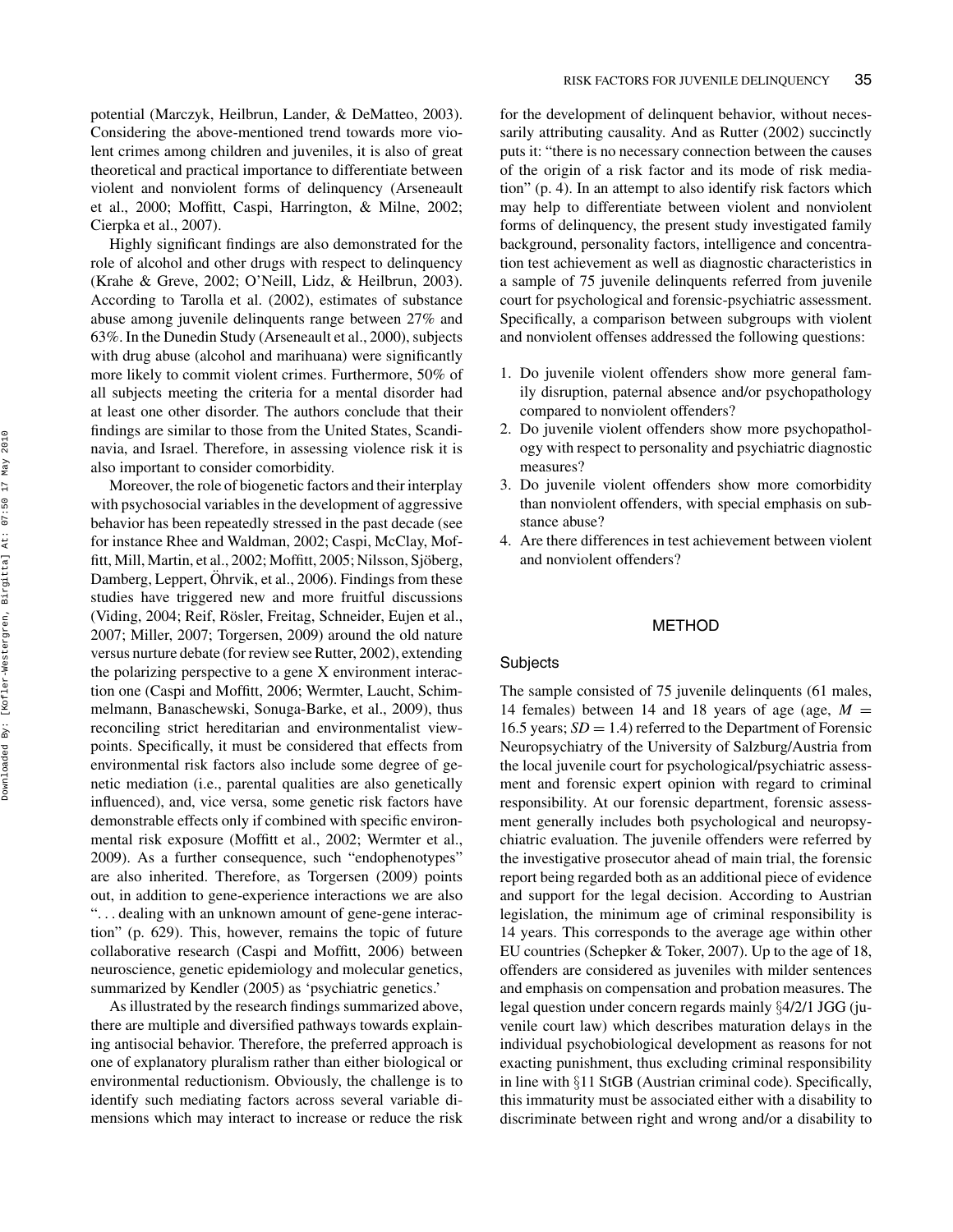act accordingly. Furthermore, in some cases legal prognosis (in line with §21 StGB) or need for drug therapy (§22 StGB) were to be considered. Although in Austria the decision to refer a person accused of a crime for forensic evaluation remains at the discretion of the responsible district prosecutor, in cases of juvenile delinquents this is generally the rule. For this reason, our sample can be regarded as representative of juvenile offenders, at least for Austria.

**Forensic characteristics**: 30/75 (40%) juvenile delinquents were pending trial in confinement, the rest on release; 58/75 (77%) had no previous convictions, 7/75 (9%) had one, 4/75 (6%) had between 2 and 3 prior convictions, and 6/75 (8%) had 4 to 5. Violent crimes against another person was most frequent (52%), followed by property crime (21%), sexual assault (17%), and others (10%). With respect to the forensic basic question, only 10/75 (13%) juvenile delinquents were considered fully criminally responsible, whereas 18/75 (24%) were judged as immature in the legal sense of §4/2/1 JGG and not criminally responsible. The majority of the investigated adolescents, 45/75 (60%), however, were assessed as partly criminally responsible due to detrimental developmental factors. In adolescence, some degree of immaturity can be regarded as normative, due to the often observed differences between levels of biological/physiological and psychosocial maturity. The individual question of forensic relevance was if and to what extent it affected the offense. In 82% of the relevant cases the legal prognosis was considered to be positive, and 64% of the juveniles suspected of substance abuse were confirmed as drug dependent and in need of therapy.

**Demographic characteristics**: With regard to level of school education, 20/75 (27%) had visited a special school for mentally retarded or conduct disturbed children, 7/75 (9%) were still in elementary school, 31/75 (41%) had finished it and 17/75 (23%) had completed vocational school. There was not a single secondary scholar in the sample. 15/75 (20%) were in the working process, 25/75 (33%) were still in school, and almost half of the delinquent sample (35/75, 47%) were unemployed.

### Procedure

The extensive evaluation procedure (about 3 hours in duration), preceded by an inspection of legal files sent by court, a study of medical history and records, including all available information from parents/relatives or other caretaking institutions, consisted of:

- 1. a physical examination including EEG, blood and urine analysis;
- 2. an exploration including family variables (see later section), educational/professional aspects, medical and drug history;
- 3. psychiatric assessment (according to ICD-10 classification system);

4. standardized tests of intelligence (Hamburg-Wechsler), personality (Freiburger Personality Inventory and International Personality Disorder Examination), psychiatric scale of delusion and depression (PDS by von Zerssen), and performance measures of attention and concentration (Vigilance, Cognitrone,  $d^2$  test). For legal prognosis, a test of dangerousness (FAF by R. Hampel and H. Selg) was administered.

Of course, the exploration considered more closely the offense itself and its circumstances.

#### Family Variables

A separate scoring sheet was designed to consider the following aspects of family history and actual situation:

- psychopathology of parents (such as psychiatric disease or substance abuse);
- family structure from birth to the age of 5 (intact family, single-parent, grandparents, foster home or institution);
- living together with father and mother (continuously, temporarily, or never) up to time of evaluation;
- relationship to parent after separation;
- presence of stepparent;
- self-reported quality of relationship to each parent and/or stepparent.

## RESULTS

Data calculation and statistical analyses were conducted with the Statistical Package for Social Sciences (SPSS 15.0 for Windows).

#### Descriptive statistics for the whole sample

**Family variables**: With regard to the delinquents' families, a considerable amount of psychopathology (46%) was registered. The major factor with a 25% proportion was paternal alcoholism. In 9% suicide had been committed by a family member or close relative. Psychotic disorder was found in 3%, other symptom disorder in 9%. Before the age of 5, 61% of the juvenile sample had been living with both parents in a "normal" family setting, whereas 21% had been growing up with a single parent (the mother) to start out with, 9% with their grandparents and 8% in an institution. A closer look at the family structure for the whole time period up to evaluation revealed the following picture (Figure 1): only 1/3 of the juveniles had been living permanently with their fathers compared to nearly 2/3 with a mother presence. The proportion of temporary father deprivation seems remarkably high with 56% vs. 25% for the mother. And, nearly 1 out of 5 juvenile delinquents had never been living with their father. The juvenile delinquents also rated the quality of the relationship to their fathers more frequently as negative (26%) compared to their mother relations (14%). Of those juveniles living with a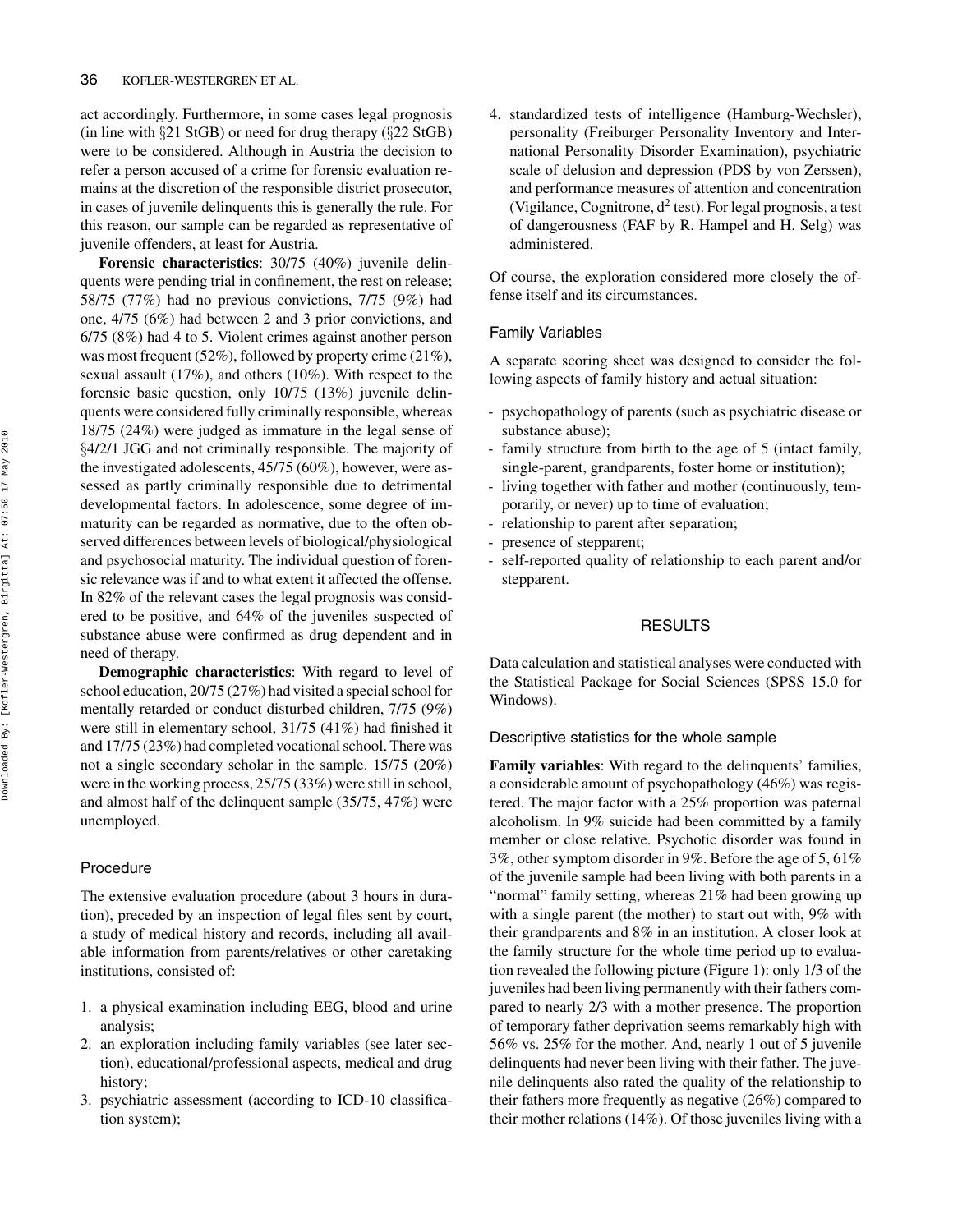

**FIGURE 1** Father vs. mother presence  $(n = 75)$ 

single parent, only 45% reported regular contact to the missing parent. A stepfather had been present at least temporarily in 36% of the cases, a stepmother in 17%. Of those juveniles living with a stepfather, merely 22% rated this relationship as positive compared to 38% for the stepmother subgroup.

Taking a closer look at those 32 juvenile delinquents who a) had been growing up without a father and b) also reported a negative relationship to their mothers revealed the following interesting associations (Table 1):

- 1. 44% of these cases were assigned the diagnosis conduct disorder compared to only 19% of father-deprived juveniles who reported a positive relationship to their mother (Chi square = 6.5, *p <* .05);
- 2. Alcohol abuse as comorbidity was found in 43% of this subgroup compared to 13% in the subgroup reporting a positive mother relationship (Chi square  $= 8.1, p < .01$ );
- 3. 69% of these cases showed pathological family characteristics, mainly paternal alcoholism (41%), whereas this was the case in 29% of the delinquent subgroup with more positive mother relations (Chi square  $= 14.2$ ,  $p < .001$ ).

**Psychiatric diagnosis**: As shown in Table 2, the two dominating diagnostic groups were conduct disorder (ICD-10 F91) with 27 cases and crisis during adolescence (ICD-10 F43) with 16 cases. These groups constitute nearly 60% of the sample. Drug abuse as main diagnosis was relatively less frequent (11 cases), as were psychotic disorders (schizophrenia or affective disorder; 9 cases). The mixed diagnostic group

| TARI F 1                                                |
|---------------------------------------------------------|
| Percentage of risk factors (conduct disorder, alcohol   |
| abuse, pathological family characteristics) in 53       |
| juvenile delinguents with father deprivation: a         |
| comparison between subgroups with reported positive     |
| $(n = 21)$ and negative mother relationships $(n = 32)$ |
|                                                         |

| Positive mother<br>relationship ( $n = 21$ ) | Negative mother<br>relationship ( $n = 32$ ) |     |          |
|----------------------------------------------|----------------------------------------------|-----|----------|
| Conduct disorder                             | 19%                                          | 44% | p < .05  |
| Alcohol abuse                                | 13%                                          | 43% | p < .01  |
| Pathological family characteristics          | 29%                                          | 69% | p < .001 |

TABLE 2 Main diagnostic groups (ICD-10),  $n = 75$ 

| Drug use        | 12 |
|-----------------|----|
| Psychosis       | 9  |
| Juvenile crisis | 16 |
| CD              | 27 |
| Others          | 11 |

with 12 cases consisted of adolescents suffering from a combination between intelligence deficits and hyperactivity syndromes (ICD-10 F84.4). In addition, contributory diagnoses were considered. Here, drug abuse showed up to be the most frequent comorbidity with a proportion of 39%. This proportion even rose to 44% taking those 16 delinquents with paternal alcoholism into account.

**Test performance**: With regard to intelligence quotients (IQ), a great variability with a slight negative skewness was observed (range  $= 45-125$ ; *SD*  $= 13.9$ ). The average IQ of 93.4 for the whole sample lies at the lower end of normal range (90–110), with 33% below and 10% above. Thus, 57% of the juvenile sample showed average IQs. As expected, a significant correlation was observed with degree of school education (Spearman's rho = .55;  $p < 01$ ). The difference in IQ between male ( $M = 93$ . 8) and female ( $M = 91.5$ ) offenders was not significant.

Test results on concentration performance showed that nearly one half of the total sample (47%) had a slower than average reaction time (below 40*th* percentile), and even more juveniles showed deficient qualitative performance, such as errors and missed signals (58% and 51%, respectively). All concentration indices showed significant correlations with IQ (Spearman's rho between .47 and .49;  $p < .01$ ) and education (Spearman's rho between .28 and .42; *p <* .05).

**Personality variables**: Personality profile (according to the self-report questionnaire FPI-R) scores averaged for the whole sample revealed that only the dimension 'Satisfaction' (3.43) lies below the normal range of Stanine scores (between 4 and 6), signalling that the juvenile offenders generally reported below average life satisfaction. All other personality dimension averages lie within normal range. Looking at individual dimension scores, however, a somewhat more distinctive picture emerges (Figure 2). The dimensions with the relatively highest proportion of above average self-report values are aggression  $(41\%)$ , honesty  $(37\%)$ , and excitability (32%). Furthermore, 63% of the juvenile sample was unsatisfied and unhappy with their present life situation. Interestingly, merely 15% estimated themselves to be less than average sociable, whereas 20% even reported above average sociability.

With respect to self-reported aggression potential, an even more inconspicuous picture emerged. Here, the overall average for all factors lied within normal range, although selfaggression (Stanine  $= 6.02$ ) and excitability (Stanine  $= 5.82$ )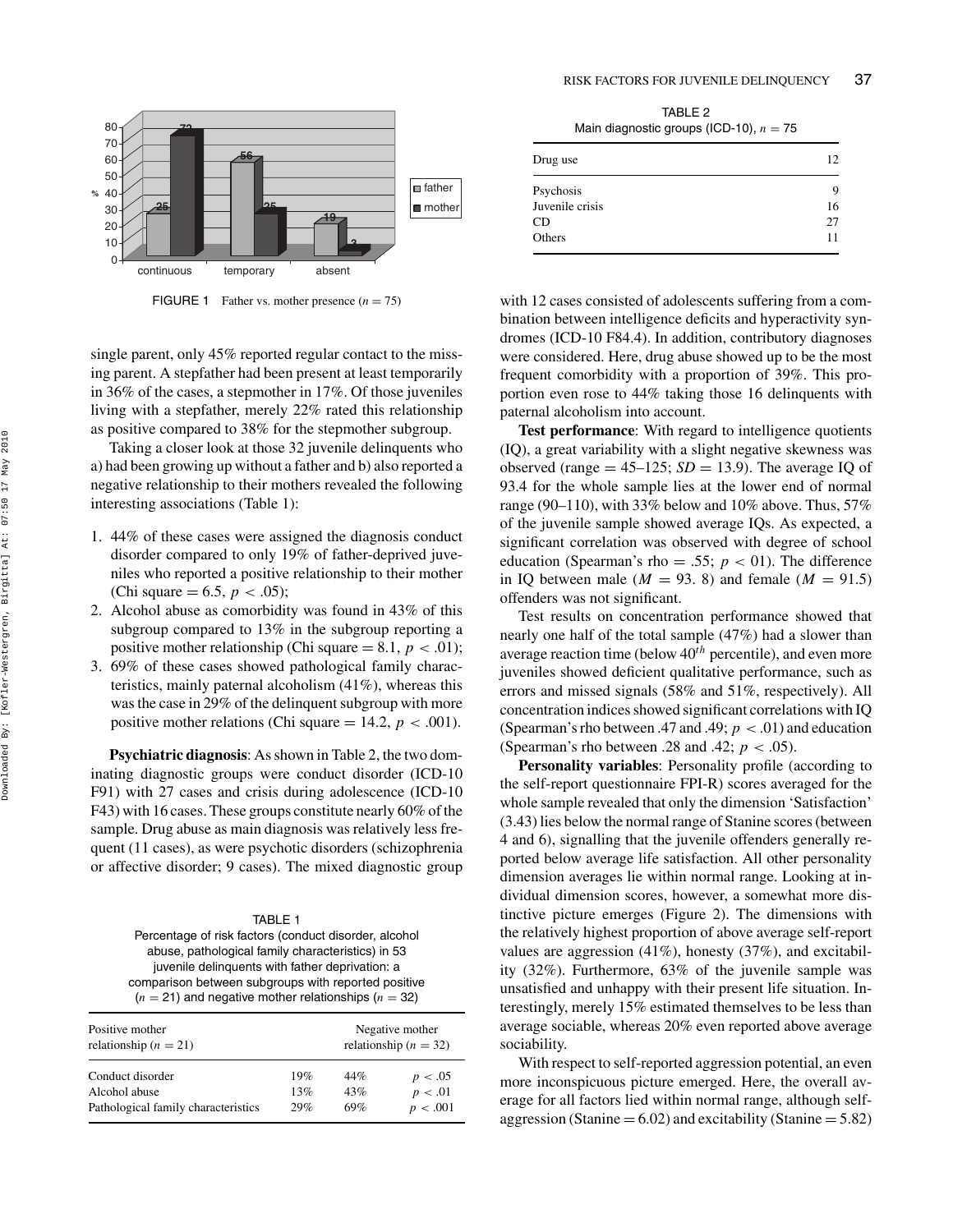

**personality dimension**

FIGURE 2 Proportion  $(\%)$  of personality scores  $(n = 75)$ .

values reached the highest limit. These were also the two factors with the highest proportion of above average individual scores (Figure 3) with 50% and 32%, respectively. In sum, only 14% of the total juvenile sample judged themselves to be generally more aggressive compared to a normal population.

Results from the depression scale revealed that 66% of the sample showed above average scores which correspond to the reported high proportion of increased self-aggression. The overall mean depression Stanine score of  $6.9$  ( $SD =$ 1.69; range  $= 3-9$ ) and the highly significant correlation (Spearman's rho = .67;  $p < 01$ ) between depression and self-aggression scores underlined this effect further.

The correlation matrix in Table 3 lists the significant associations between personality profile dimensions, aggression factors, and depression scores. With regard to personality profile, the highest correlating dimensions were sociability, excitability, aggression, and emotionality. Sociability showed a highly significant negative association with all aggression factors except for self-aggression, which in turn (as already mentioned) correlated markedly with depression score. Furthermore, level of sociability was positively associated with level of aggression inhibition. Excitability and aggression as personality traits were both positively associated with spontaneous and reactive aggression, as well as with total aggression. Here, aggression inhibition level correlated negatively with the personality dimension aggression. Emotionality correlated positively with spontaneous aggression and self-aggression, as well as depression score, but not with total amount of aggression or even excitability. The personality dimensions ambition, inhibition, and extraversion yielded no



**FIGURE 3** Proportion of aggression scores ( $n = 75$ ).

significant correlations with aggression profile or depression score. Rather unexpectedly, depression scores did not correlate significantly with degree of life satisfaction, but with amount of reported physical pain and level of emotionality in addition to self-aggression, the latter of which in turn did correlate negatively with life satisfaction.

## Comparisons between violent and nonviolent subgroups

Next, the sample was divided into two subgroups according to the type of offense committed. The violent subgroup with 41 juveniles (32 males, 9 females) had committed violent offenses against another person, such as threatening, attacking/hurting with or without a weapon (simple and aggravated assault, robbery). The nonviolent subgroup consisting of 16 subjects (14 males and 2 females) were accused of property crimes, such as theft, burglary, or shoplifting, not involving person-directed violence. It was decided not to include sexual offenses for group comparisons, due to the small group size and very heterogeneous offense characteristics, and also considering the fact that these 13 juveniles were all male. For the remaining two subgroups, there were no significant differences between male and female distributions with respect to type of crime ( $\chi^2 = 0.66$ ; ns). Thus, the comparisons between violent and nonviolent subgroups neither include 13 male juveniles with sexual offenses nor the 5 juveniles (2 male, 3 female) with mixed, other types of offenses such as forgery of documents or illegal driving.

**Family factors**: There was a trend towards more frequent temporary father deprivation in the violent subgroup compared to the nonviolent offenders (68% vs. 50%;  $\chi^2$  = 2.98,  $p = .08$ ), whereas for both groups the father had been missing completely throughout childhood and youth in about 80%. An opposite trend was observed with concern to family psychopathology. Here, the nonviolent subgroup generally showed more psychopathological factors of family members in comparison to the violent offenders (69% vs. 44%), with paternal alcoholism as the major factor (64% vs. 56%).

**Psychiatric diagnosis**: As already reported, the two dominating diagnostic groups were conduct disorder with 27 cases on the one hand, and crisis during adolescence with 16 cases, on the other hand. Of the juveniles diagnosed with conduct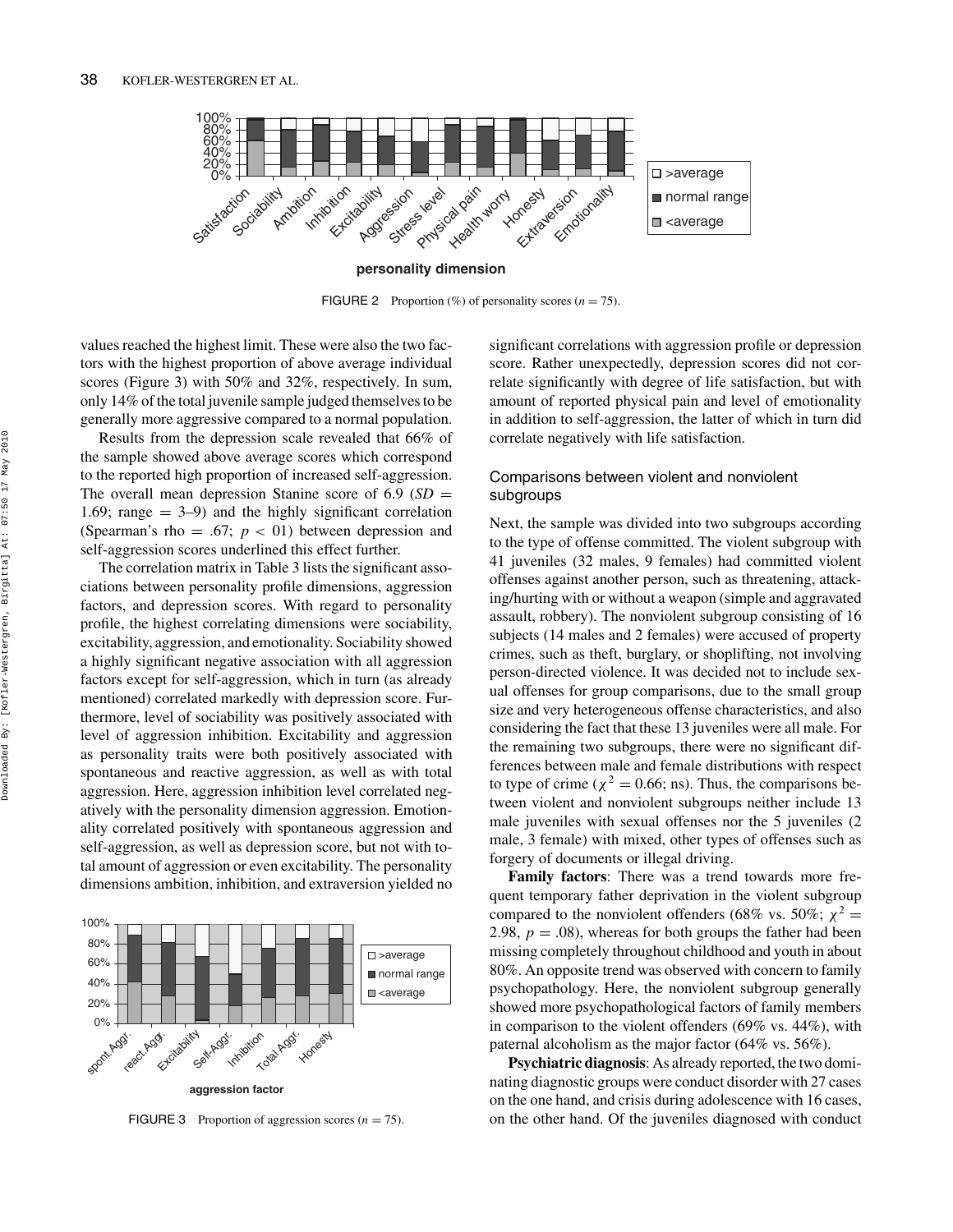| TABLE 3                                 |  |  |  |  |  |
|-----------------------------------------|--|--|--|--|--|
| Correlations (FPI-R, FAF, DS), $n = 75$ |  |  |  |  |  |

|               | FAF          |              |              |            |            |             |          |          |
|---------------|--------------|--------------|--------------|------------|------------|-------------|----------|----------|
| FPI-R         | Spont. Aggr. | React. Aggr. | Excitability | Self-Aggr. | Inhibition | Total Aggr. | Honesty  | D-Score  |
| Satisfaction  |              |              |              | $-.56**$   |            | $-.37*$     |          |          |
| Sociability   | $-.48**$     | $-.52**$     | $-.44**$     |            | $.35*$     | $-.54**$    |          |          |
| Ambition      |              |              |              |            |            |             |          |          |
| Inhibition    |              |              |              |            |            |             |          |          |
| Excitability  | $.55***$     | $.47**$      | $.60**$      |            |            | $.60**$     |          |          |
| Aggression    | $.74***$     | $.72***$     | $.65***$     |            | $-.42*$    | $.82**$     |          |          |
| Stress level  |              |              | $.34*$       |            |            |             |          |          |
| Physical pain |              |              |              | $.46**$    |            |             |          | $.52***$ |
| Health worry  |              |              |              |            | $.35*$     |             |          |          |
| Honesty       | $.48**$      |              |              |            |            | $.37*$      | $.65***$ |          |
| Extraversion  |              |              |              |            |            |             |          |          |
| Emotionality  | $.34*$       |              |              | $.60**$    |            |             | $.39*$   | $.39*$   |
| D-Score       |              |              |              | $.67**$    |            |             |          |          |

∗*p <* .05. ∗∗*p <* .01.

Spont. Aggr. = Spontaneous Aggression; React. Aggr. = Reactive Aggression; Self-Aggr. = Self-Aggression; Total Aggr. = Total Aggression

disorder, 63% belonged to the violent subgroup, compared to 22% of the subgroup with property crime ( $\chi^2 = 26.9$ ,  $p =$ .08). The respective proportions for the second diagnostic group were 44% vs. 25%, respectively. Looking at contributory diagnosis, the differences were even more marked. Drug abuse as the most frequent comorbidity was significantly more frequent ( $\chi^2 = 28.8$ ,  $p = 017$ ) in the violent subgroup (68%) as compared to the nonviolent subgroup (23%).

**Personality variables**: A comparison of mean scores for all personality dimensions (of the self-report questionnaire FPI-R) between the two subgroups (Figure 4) yielded significant differences only in the two dimensions sociability and inhibition. The violent subgroup showed significantly  $(t =$ 2.2,  $p = .03$ ) lower average sociability scores (Stanine = 4.6) compared to the nonviolent subgroup (Stanine  $= 6.0$ ). However, the violent subgroup reported a significantly higher  $(t =$ 2.1,  $p = .04$ ) inhibition level (Stanine = 5.1) than the property crime subgroup (Stanine  $= 3.4$ ). Furthermore, there was a general tendency for violent delinquents towards less ambition, more excitability and aggression, as well as a higher level of stress and physical pain. Regarding the self-report aggression questionnaire, none of the factors showed significant group differences. However, nonviolent delinquents showed a marked tendency towards higher honesty levels compared to the violent subgroup. Results from the depression scale showed no significant differences in group mean scores, with Stanine  $= 6.9$  for the violent and 7.0 for the nonviolent subgroup, respectively.

**Test performance**: Intelligence test results revealed marginally significant  $(t = 1.8, p = .08)$  differences in IQ scores between violent (95.4) and nonviolent (88.3) subgroups. There was a general trend towards higher scores in all intelligence subtests for the violent offenders, most markedly in the block design and digit symbol subtests. With regard to concentration indices, a similar trend towards better results for the violent subgroup was observed, also reaching marginal significance for reaction time  $(t = 1.7, p = .09)$ .

#### Multivariate analyses

In a final step, all personality and test performance data were analyzed in a stepwise discriminant analysis in



FIGURE 4 Comparison of personality profile (FPI-R) between violent and non-violent subgroups.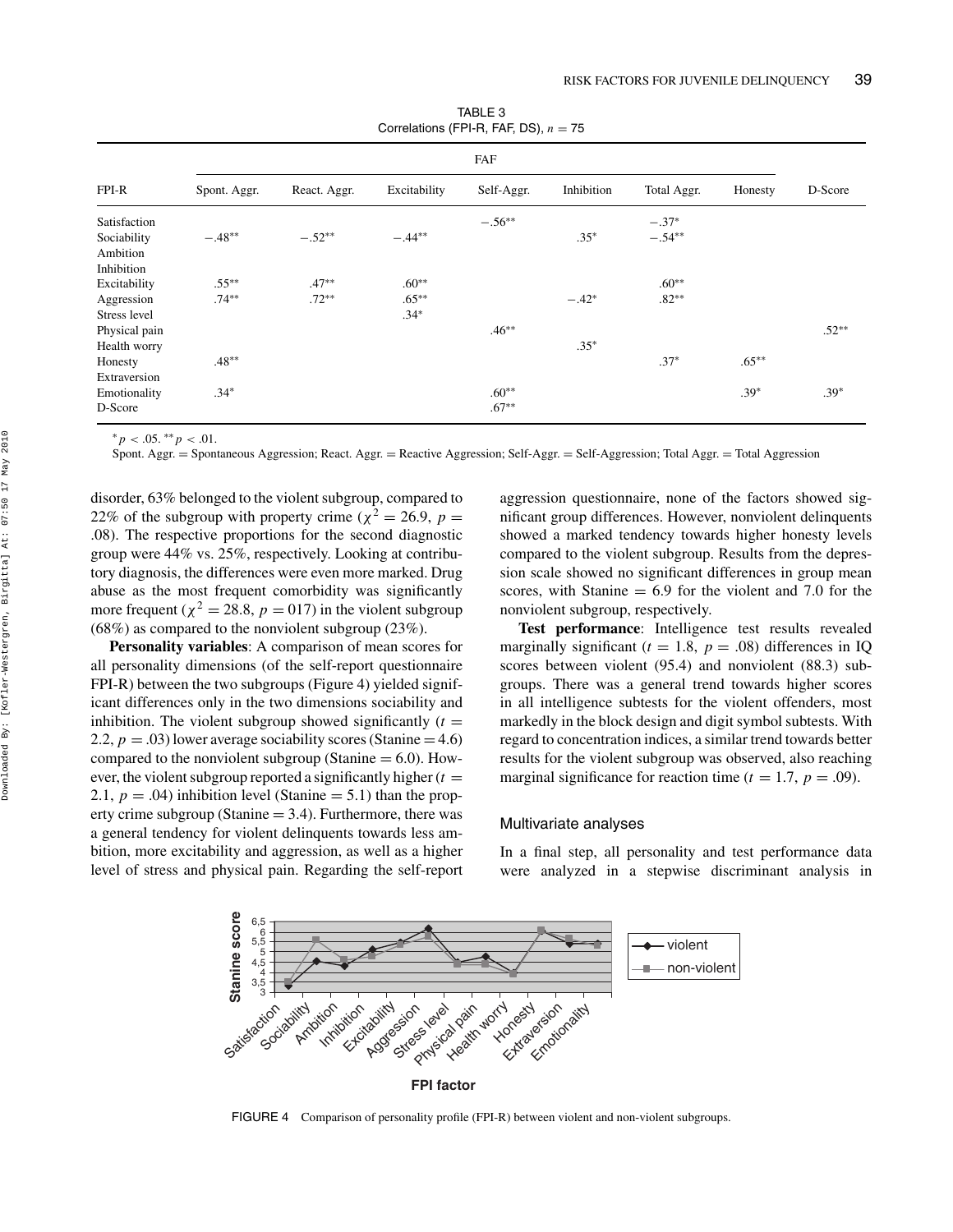TABLE 4 Coefficients from regression analysis of family and diagnostic variables

|                        | <b>Standardized Coefficients</b> |      |       |      |
|------------------------|----------------------------------|------|-------|------|
|                        | Beta                             | SE   | F     | P    |
| Childhood (pre-school) | .074                             | .179 | .172  | .914 |
| Family psychopathology | .491                             | .187 | 6.929 | .001 |
| Diagnosis (ICD-10)     | $-.420$                          | .182 | 5.295 | .002 |
| Contributory diagnosis | .278                             | .178 | 2.462 | .070 |
| Father presence        | $-.394$                          | .184 | 4.579 | .024 |
| Mother relationship    | .107                             | .176 | .372  | .549 |

*Note*. Dependent variable: subgroups (violent vs. nonviolent).

order to identify those variables differentiating the two groups most markedly. Interestingly, the personality dimension sociability was the one single variable with the highest discriminatory power ( $\chi = 6.7$ , Wilk's Lambda = 0.6, df = 1,  $p = 01$ ; canonical correlation = .55). Sociability score alone correctly classified subjects into violent or nonviolent subgroups with a hit rate of 77.2%! With regard to family and diagnostic variables, a regression analysis for categorical data revealed significant beta coefficients for the following variables: family psychopathology, ICD-10 diagnosis, contributory diagnosis, and father presence (Table 4), but no significant predictor power between violent and nonviolent subgroups with respect to family structure during childhood (up to the age of 5 years) or mother relationship. Admittedly, due to the small sample size (especially of the nonviolent subgroup) the statistical power is relatively low, ranging between 50–60% instead of the generally recommended 80% (Moher, Dulberg, & Wells, 1994). Therefore, future replications with larger samples are needed.

Finally, a comparison of predictive power between diagnostic and family variables revealed the following picture (Figure 5): 63% of the offenders with a CD diagnosis belonged to the violent subgroup, 70% of offenders diagnosed with both CD and drug abuse were violent offenders, whereas even 82% of those juveniles with a combination of the "risk factors" CD, drug abuse, and father deprivation were among the violent offenders.



FIGURE 5 Proportion (%) violent vs. non-violent crime in relation to risk factors.

#### **DISCUSSION**

The present study investigated risk factors for juvenile delinquency within family background, personality, and diagnostic variables in a sample of 75 juvenile delinquents referred from the local juvenile court for forensic assessment. Due to the frequently reported increasing rates of violent crimes among children and juveniles, a special emphasis was put on a comparison between subgroups with violent and nonviolent offenses, in an attempt to identify specific risk factors for crime associated with violence. For the whole sample investigated, a considerable amount of detrimental family characteristics was obtained. Two out of three juvenile delinquents had experienced father deprivation, one out of five had never been living with his or her father, and one out of four had an alcoholic father. Moreover, less than half of those juveniles growing up without a father reported a regular contact with him. The subjective quality of the father relationship was also generally rated more negatively than the mother relationship. Interestingly, the most detrimental effects with respect to frequency of conduct disorder (CD), alcohol abuse as comorbidity and paternal alcoholism were demonstrated in the subgroup of 32 juveniles growing up without a father and at the same time reporting a negative relationship to their mother. This finding compares well with the study by McCord (1982) who showed less prevalence of offending for boys reared in broken homes with affectionate mothers (22%) compared to boys living with single, nonaffectionate mothers (62%). Similarly, Farrell and White (1998) showed that the association between peer pressure and drug use increased as a function of the level of motheradolescent distress among juveniles with father deprivation. These findings seem to suggest that the presence of an affectionate mother might to an extent compensate for the adverse effects of father deprivation.

A comparison between violent and nonviolent offenders showed a marginally significant trend towards more frequent father deprivation in the violent subgroup, a result corresponding well with several studies mentioned initially (for instance Stevenson & Black, 1988; Arsenault et al., 2000; Barnow et al., 2001). Several theories attempt to account for the adverse effects of father deprivation (reviewed by Farrington, 2005). Trauma theories, for instance, postulate a traumatic effect on the child due to the severed attachment to the missing parent. Selection theories focus on a priori existing risk factors in disrupted families, such as marital conflict and economical problems. According to the Cambridge study (Juby & Farrington, 2001), most results support the life course theories, which focus on the broken home as a sequence of stressful experiences. Petri (1999) emphasizes the concept of triangulation as a condition sine qua non for a stable identity formation. The presence of both parents enables identification with both female and male characteristics, supposedly necessary for an integration of both into a complete identity. As a system, the two-parent family can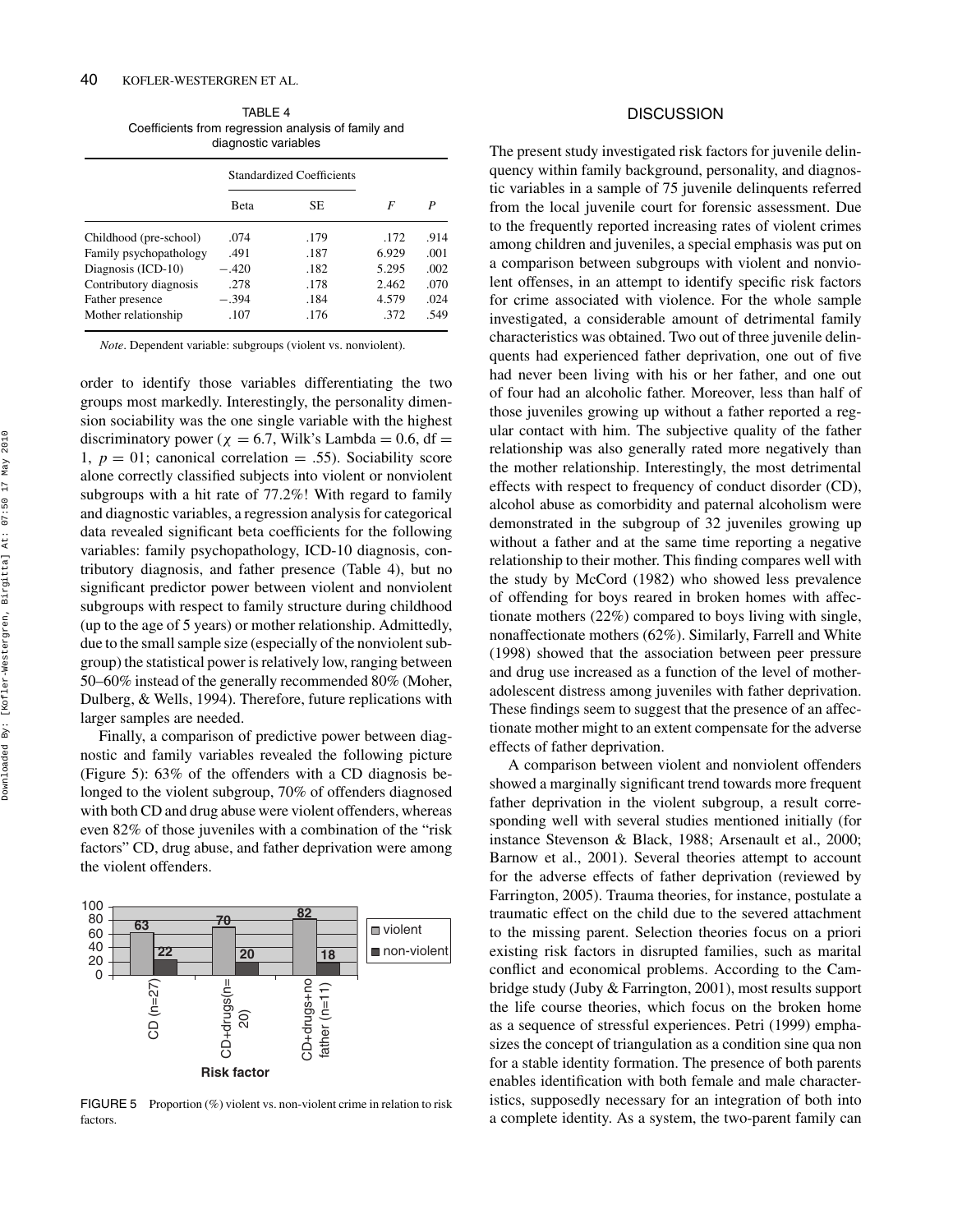be seen as a balanced cycle with mutual interactions and feedback regarding mother/father or, more generally speaking, female/male role efficacy. This balanced system, in turn, serves as an important model especially at the adolescent stage requiring the most ever of adaptation.

However, there is actually no theory necessary to explain why a continuous setting of quarrelling or even fighting parents, who break up, separate and reconcile repeatedly, before finally divorcing in a continued struggle about money, custody and visiting rights, subsequently change partners and create patchwork scenarios, and in their own despair look for relief in alcohol and other drugs, etc., might promote aggression or even delinquency in their participating children/adolescents. A rather more positive and interesting focus for further research would be the contrasting question why so many children remain stable and develop resilience (Lösel & Bliesener, 1990; Masten & Reed, 2002). Here, the "protective factor-resilience cycle" as described by Petzold and Müller (2004) can serve as a useful model. According to this model, protective factors, such as the already described positive relationship to the mother in case of father deprivation, interact with resilience factors (a general psychophysiological robustness) in order to maximize coping ability to stressful life events and to enable the development of psychosocial and emotional competency despite growing up in a high-risk environment.

With regard to diagnosis, a marginally significant difference was obtained between violent and nonviolent subgroups. The overall dominating diagnosis conduct disorder (CD) was substantially more frequent in violent offenders (63%) as compared to the nonviolent subgroup (22%). As initially mentioned, several researchers have pointed to overlapping characteristics between juvenile CD and adult antisocial personality disorder (Loeber et al., 2000; Vloet et al., 2006). Another study (Eklund & Klinteberg, 2006) favors a distinction between adolescence-limited and persistent criminality. Furthermore, it has been estimated (Herpertz & Saß, 2000) that at least 10% of juveniles diagnosed with CD will later develop an antisocial personality disorder. In our earlier study on adult criminals (Klopf, Kofler-Westergren, & Mitterauer, 2007), we emphasized the higher violence risk for offenders scoring high on Factor 2 (antisocial life style) of the PCL-SV (Hare, 2003). Thus, it is of great prognostic value to identify early risk factors associated with violent offending. Given the diagnosis CD, a juvenile offender is obviously at higher risk of committing violent crimes than offenders without such a diagnosis.

Drug abuse as comorbidity seems to represent an additional risk factor involved in violent crime, since a significantly higher frequency (68%) was diagnosed in the violent subgroup as compared to the nonviolent offending group (23%). These figures correspond closely to the estimated range (between 27% and 63%) of substance abusing juvenile delinquents in general (Tarolla et al., 2002), i.e., not differentiating between type of crime. Similar results were reported in the Dunedin Study (Arseneault et al., 2000). Thus, juveniles diagnosed with CD who also abuse drugs are more likely to commit violent crimes.

What personality test results concerns, two out of three juvenile offenders reported to be unhappy and dissatisfied with their present life which, in turn, correlated with self-aggression scores. Furthermore, depression scale results yielded a similar proportion (66%) of above average scores which also corresponded significantly with level of reported self-aggression. Unexpectedly though, life satisfaction levels did not correlate significantly with depression scores, but with level of emotionality and reported physical pain. One plausible explanation for these findings is suggested by Beyer (2006): "Depression in adolescents is more often represented by irritability, hypersensitivity to threat, and agitation – the very conditions that increase the likelihood of aggression." (p. 208). Whereas 50% of all juvenile offenders rated themselves to be more self-aggressive compared to a normal population, only 14% did so with regard to global aggression potential. Not surprisingly, sociability in combination with excitability, aggression, and emotionality, turned out to be the highest correlating personality dimensions. Sociability, as an index of social adjustment, showed highly significant negative correlations with all external aggression factors, but not with self-aggression. Level of sociability was also positively associated with level of aggression inhibition. Most importantly, the violent subgroup showed significantly lower sociability scores than the nonviolent offenders. Admittedly, the general finding that juvenile delinquency is associated with lower degrees of socialization seems tautological. However, the fact that this association showed up to be markedly stronger for delinquents committing violent crimes is of great prognostic value, especially considering results from longitudinal studies linking personality and temperament traits already at childhood with delinquency at a later age (i.e., Dunedin longitudinal study; Caspi, 2000; Farrington, 2005). Contrary to expectations, the violent offenders had higher scores in aggression inhibition, in spite of the positive association to degree of sociability. It can only be speculated here that maybe the lower honesty scores of the violent subgroup might have caused this spurious effect.

With regard to intelligence and concentration test results, a strong tendency was demonstrated towards better achievement in the violent group. Considering the whole sample, every second juvenile showed lower than average reaction time as well as deficits in qualitative performance. These findings are in line with the Pittsburgh Youth Study (Farrington, 2005) reporting poor concentration performance (combined with hyperactivity) to be predictive of violent offending. Similarly, Lynam and Moffitt (1995) showed that low IQ and impulsiveness were independent risk factors for delinquency in general.

To sum up, results from multivariate analyses of all variable groups point to the following triad of risk factors involved in juvenile violent offending: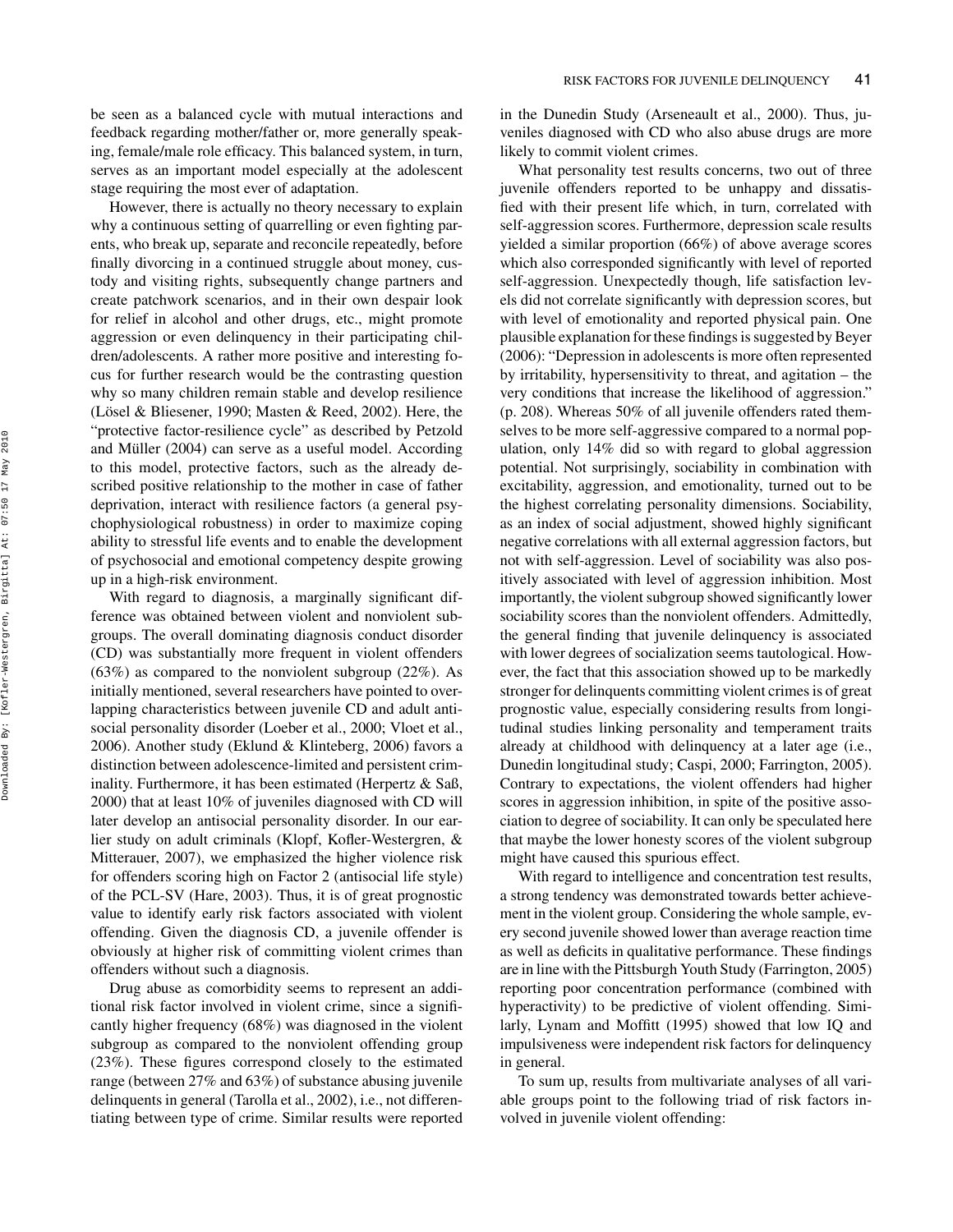- 1. a diagnosis of conduct disorder, associated per definition with lower levels of sociability;
- 2. family psychopathology, mainly father deprivation but also paternal alcoholism;
- 3. substance abuse as co-morbidity.

Implications from these findings for healthcare providers would be to adequately assess, at the earliest possible stage, children and adolescents for these risk factors in order to provide appropriate treatment and family support, especially in single-parent families, with the aim to enhance protective influences. Furthermore, these risk factors should also be taken into account in evaluations of legal prognosis of offenders. Early interventions might not only prevent later maladjustment in its multifaceted forms, only one of which is expressed in violent offending, but also contribute to minimize the huge negative social consequences.

Admittedly, the generalization of these findings is limited by the relatively small sample size, especially of the nonviolent subgroup. For the same reason, an analysis of gender differences with regard to the investigated risk factors was not possible. It is generally a well established finding that women commit fewer crimes than men, especially violent crimes. Nevertheless, violent female behavior is an increasing phenomenon and family factors such as father absence, parental divorce, and neglect have also been reported to correlate both with general and violent offending (Weizmann-Henelius, Viemerö, & Eronen, 2004). Furthermore, possible differences between violent and nonviolent offenders with regard to temporary or permanent father absence, as suggested by our results, need larger samples for statistical confirmation. Overall, the statistical power of the analyses performed is limited by the small sample size of the subgroups. Furthermore, genetic risk factors were not considered in this study. Thus, some heterogeneity due to this unmeasured variable must also be considered. Despite these limitations, our results correspond well with the cited literature and point to the need for prospective longitudinal studies with larger samples focusing on separate and combined influences of each risk factor associated especially with different types of violent offending in order to analyze mediating and moderating factors more closely. Furthermore, studies dealing with protective factors and resilience of children and juveniles are of utmost importance. Ideally, these studies should be multidisciplinary and longitudinal and they need to consider genetic risk factors and their interaction with environment and experience in order to differentiate between causes and consequences. At any rate, early identification of children at risk is crucial, since findings (see, for instance, Viding, 2004) demonstrate that children with conduct problems at an early age carry the highest risk for developing life-course persistent antisocial and violent behavior. It is conceivable that there are developmental vulnerability periods during which exposure to specific environmental pathogens may have the most detrimental consequences on phenotype as well as genotype. There are important implications for prevention and treatment programs if subtypes of risk susceptibility and resilience could be identified. Coming to the bottom line, our concern should be directed towards an increased quality of childhood and adolescence as the "simplest" and most general protective factor counteracting the development of aggressive and delinquent behavior.

#### **REFERENCES**

- Arseneault, L., Moffitt, T. E., Caspi, A., Taylor, P. J., & Silva, A. (2000). Mental disorders and violence in a total birth cohort. *Archives of General Psychiatry, 57*, 979–986.
- Barnow, S., Lucht, M., & Freyberger, H.-J. (2001). Influence of punishment, emotional rejection, child abuse, and broken home on aggression in adolescence: An examination of aggressive adolescents in Germany. *Psychopathology, 34 (4)*, 167–173.
- Beyer, M. (2006). Fifty delinquents in juvenile and adult court. *American Journal of Orthopsychiatry, 76 (2)*, 206–214.
- Cabrera, N. J., Tamis-LeMonda, S., Bradley, R. H., Hofferth, S., & Lamb, M. E. (2000). Fatherhood in the twenty-first century. *Child Development, 71*, 127–136.
- Caspi, A. (2000). The child is father of the man: Personality continuities from childhood to adulthood. *Journal of Personality and Social Psychology, 78*, 158–172.
- Caspi, A., McClay, J., Moffitt, T. E., Mill, J., Martin, J., Craig, I. W., et al. (2002). Role of genotype in the cycle of violence in maltreated children. *Science, 297*, 851–854.
- Caspi, A., & Moffitt, T. E. (2006). Gene-environment interactions in psychiatry: joining forces with neuroscience. *Nature Reviews/Neuroscience, 7*, 583–590.
- Cierpka, M., Lück, M., Strüber, D., & Roth, G. (2007). Zur Ontogenese aggressiven Verhaltens. *Psychotherapeut, 52*, 87–101.
- Eklund, J. M., & Klinteberg, B. (2006). Stability of and change in criminal behavior: A prospective study of young male lawbreakers and controls. *International Journal of Forensic Mental Health, 5*, 83–95.
- Estrada, F. (1999). Juvenile crime trends in post-war Europe. *European Journal on Criminal Policy and Research, 7*, 23–42.
- Farrell, A. D. & White, K. S. (1998). Peer influences and drug use among urban adolescents: family structure and parent-adolescent relationship as protective factors. *Journal of Consulting Clinical Psychology, 66*, 248–58.
- Farrington, D. P. (2005). Childhood origins of antisocial behavior. *Clinical Psychology and Psychotherapy, 12*, 177–190.
- Fthenakis, W. E. (1985). *Väter. Zur Vater-Kind-Beziehung in verschiedenen Familienstrukturen.* Wien: Urban & Schwarzenberg.
- Fthenakis, W. E. (1992). *Bundeskonferenz fur Erziehungsberatung: Tren- ¨ nung und Scheidung – Familie am Ende?* Grafschaft: Vektor-Verlag.
- Furtado, E. F., Laucht, M., & Schmidt, M. H. (2002). Psychische Auffälligkeiten von Kindern alkoholkranker Väter. Zeitschrift für Kinder*und Jugendpsychiatrie, 30*, 241–250.
- Hare, R. D. (2003) *Manual for the Hare Psychopathy Checklist* (2nd ed., revised). Toronto: Multi-Health-Systems.
- Herpertz, S. C., & Saß, H. (2000). Emotional deficiency and psychopathy. *Behavioral Sciences and the Law, 18*, 567–580.
- Juby, H. & Farrington, D. P. (2001). Disentangling the link between disrupted families and delinquency. *British Journal of Criminology, 41*, 22–40.
- Kendler, K. (2005). Psychiatric genetics: A methodological critique. *American Journal of Psychiatry, 162*, 3–11.
- Klopf, J., Kofler-Westergren, B., & Mitterauer, B. (2007). Towards actionoriented criteria in risk assessment. *International Journal of Forensic Mental Health, 6*, 47–56.